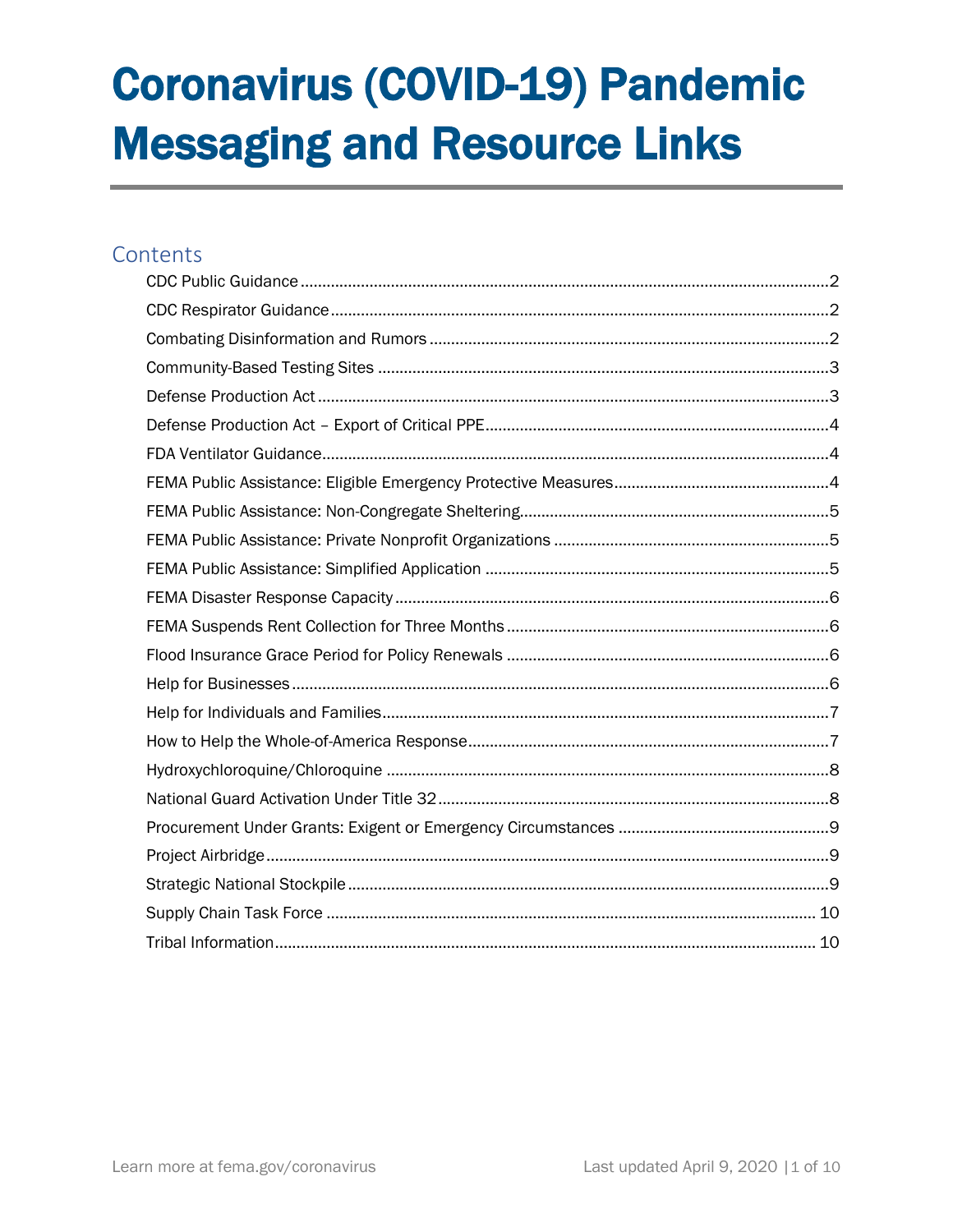## <span id="page-1-0"></span>CDC Public Guidance

- Following state, tribal and local officials' instructions to stay at home is an important way to help. Social distancing not only protects you, but it protects the people you care about.
	- □ [COVID-19 spreads](https://www.cdc.gov/coronavirus/2019-ncov/prepare/prevention.html) between people who are in close contact with one another-that's why the CDC recommends staying at least 6 feet away from other people.
	- $\Box$  Staying home and limiting your interactions with people can break the chain of transmission and halt the spread of this new virus.
	- $\Box$  Wearing a cloth face mask in public is recommended when safe social distancing is difficult to maintain.
	- $\Box$  People who are infected but do not have symptoms likely play an important role in the spread of COVID-19.
- Recent studies indicate that the virus can be spread by people before they develop symptoms (pre-symptomatic) or people who never develop symptoms (asymptomatic).
	- $\Box$  [CDC's recent article](https://www.cdc.gov/mmwr/volumes/69/wr/mm6912e1.htm) about an outbreak in a skilled nursing facility in King County, Washington, underscores the importance of social distancing to break the train of COVID-19 transmission, especially when there is spread from people who have no symptoms.
- Most U.S. states now report some community spread of COVID-19.
	- □ See [CDC's map](https://www.cdc.gov/coronavirus/2019-ncov/cases-updates/cases-in-us.html#reporting-cases) to stay up to date on what is happening in your state.
- On April 8, the U.S. government announced [new guidance](https://www.cdc.gov/coronavirus/2019-ncov/community/critical-workers/implementing-safety-practices.html) to help the most critical workers serving on the front lines to quickly return to work after potential exposure to someone with COVID-19, provided those workers are symptom-free.
- CDC has [recommendations](https://www.cdc.gov/coronavirus/2019-ncov/prepare/managing-stress-anxiety.html) for things you can do to support anxiety and stress management

### <span id="page-1-1"></span>CDC Respirator Guidance

- CDC recognizes that—when N95 respirators are running low—crisis capacity or alternate [strategies to optimize the supply of respirators](https://www.cdc.gov/coronavirus/2019-ncov/hcp/respirators-strategy/index.html) in healthcare settings may be considered.
	- $\Box$  These strategies to conserve supply would come after the use of conventional and contingency capacity strategies.
	- $\Box$  These measures may include respirator use approved under international standards, similar to NIOSH-approved N95 respirators.
	- □ CDC has not approved methods to decontaminate disposable respirators prior to reuse.

#### <span id="page-1-2"></span>Combating Disinformation and Rumors

- To help the American public distinguish between rumors and facts regarding the response to COVID-19, FEMA has created a Rumor Control page on FEMA.gov. The public can help control the spread of rumors by sharing our page: [fema.gov/coronavirus.](http://www.fema.gov/coronavirus)
- **•** Check the sources of information you see about COVID-19 by seeking out trusted, verified sources like [www.coronavirus.gov](http://www.coronavirus.gov/) or your state and local government's official accounts.
- Everyone can do their part to stop the spread of disinformation by doing three things; don't believe rumors, don't pass them along, and go to trusted sources of information to get the facts.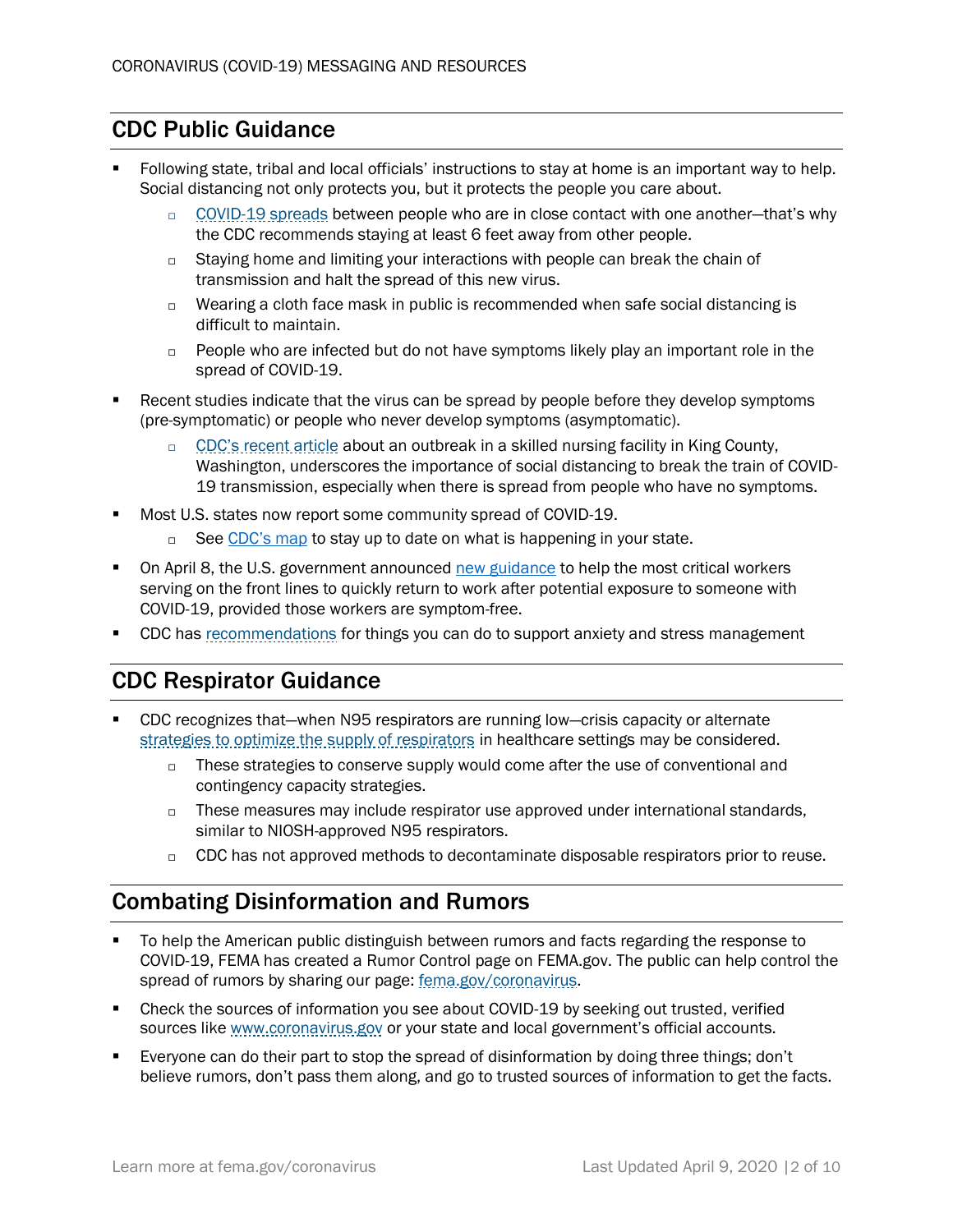# <span id="page-2-0"></span>Community-Based Testing Sites

- Federal officials and the U.S. Public Health Service have been working closely with state, local and private sector partners to bolster testing capabilities and supplies.
- The CBTS program was created to bring testing capabilities to vulnerable areas across the country.
	- $\Box$  CBTSs are another tool for states, local public health systems and healthcare systems to use as they work together to stop the spread of COVID-19 in their communities.
	- $\Box$  As state and local public health departments increase testing capacity, the federal role will diminish.
	- $\Box$  The federal government is poised to ensure states are fully supported until they are ready to take over management of the CBTS program.
	- $\Box$  Now that the FDA has given approval for individuals to self-administer COVID-19 nasal swab tests at testing sites, the demand for PPE and trained health care providers will be significantly reduced.
- CBTS are focused on testing test healthcare facility workers, first responders and Americans who need it most first.
	- □ To date, federal Community-Based Testing Sites (CBTS) across 12 states have screened more than 80,000 individuals.
	- $\Box$  People without symptoms who have not been exposed to COVID-19 should not be tested.

# <span id="page-2-1"></span>Defense Production Act

- On April 8, the Department of Health and Human Services announced the first contract for [ventilator production rated under](https://www.hhs.gov/about/news/2020/04/08/hhs-announces-ventilator-contract-with-gm-under-defense-production-act.html) the Defense Production Act, to General Motors.
	- $\Box$  The rating of this contract under the DPA follows President Trump's direction to HHS Secretary Alex Azar to invoke the Defense Production Act with regard to GM's production of ventilators on March 27.
	- $\Box$  The invocation of the DPA demonstrates that the President will not hesitate to use the full authority of the federal government to combat this crisis.
- **On April 2, President Trump invoked the Defense Production Act to increase ventilator** production. The order directed the supply of materials to make ventilators to six companies.
- The President also signed an [Executive Order](https://www.whitehouse.gov/presidential-actions/eo-delegating-additional-authority-dpa-respect-health-medical-resources-respond-spread-covid-19/) on March 27 which clarifies and updates Presidential delegations to federal agencies under the Defense Production Act (DPA).
	- $\Box$  For the purposes of COVID-19 response, the EO delegates a number of DPA authorities jointly to the Secretary of Health and Human Services (HHS) and the Secretary of Homeland Security (DHS).
	- $\Box$  The EO also assigns the Assistant to the President for Trade and Manufacturing Policy (Peter Navarro) as the National Defense Production Act Policy Coordinator.
- On March 18, President Trump issued an [Executive Order](https://www.whitehouse.gov/presidential-actions/executive-order-prioritizing-allocating-health-medical-resources-respond-spread-covid-19/) outlining use of the Defense Production Act (DPA) in response to COVID-19 and supplementing Executive [Order 13603,](https://www.govinfo.gov/content/pkg/FR-2012-03-22/pdf/2012-7019.pdf) which delegates DPA authority to federal agencies.
	- $\Box$  The order provided federal departments with the authority to take actions implementing the DPA, if and as necessary. More information is available in the [DPA Fact Sheet.](https://www.fema.gov/news-release/2020/03/20/use-defense-production-act-authorities-support-pandemic-response)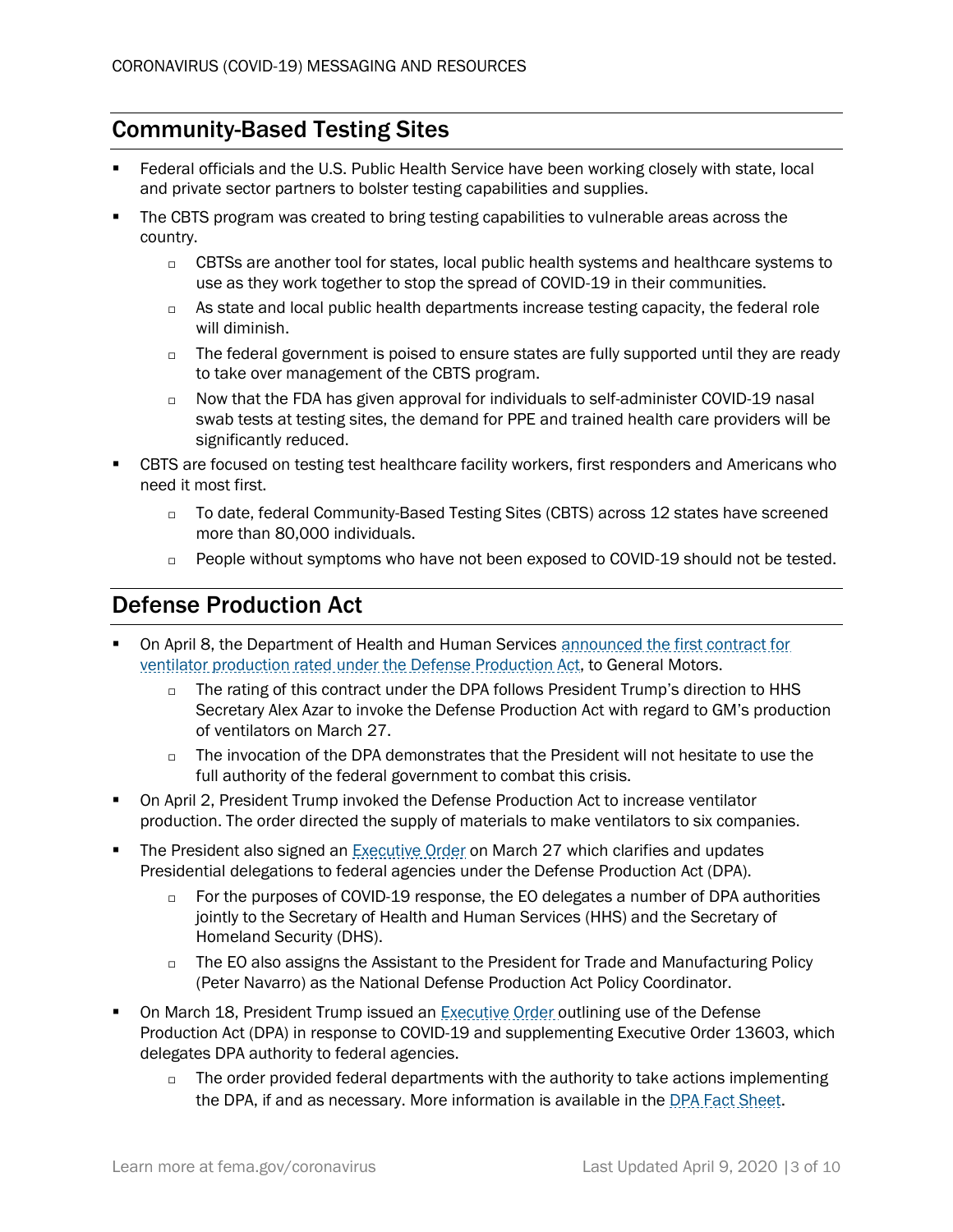# <span id="page-3-0"></span>Defense Production Act – Export of Critical PPE

- **On April 3.** President Trump issued "Memorandum on Allocating Certain Scarce or Threatened Health and Medical Resources to Domestic Use" directing DHS and FEMA, in consultation with the U.S. Department of Health and Human Services to use the Defense Production Act to keep scarce medical resources within the United States for domestic use.
- Personal Protective Equipment (PPE) subject to this policy includes a variety of respirators including N95 respirators, surgical masks and surgical gloves.
- Customs and Border Patrol is supporting FEMA to temporarily detain export shipments of PPE.
- CPB will hold identified export shipments, and FEMA will determine whether to:
	- $\Box$  Return the PPE for use within the United States:
	- $\Box$  Purchase the PPE on behalf of the United States; or,
	- $\Box$  Allow it to be exported

#### <span id="page-3-1"></span>FDA Ventilator Guidance

- On March 24, the FDA issued an [Emergency Use Authorization \(EUA\) for Ventilators,](https://www.fda.gov/medical-devices/emergency-situations-medical-devices/emergency-use-authorizations#covid19ventilators) which allows anesthesia gas machines and positive pressure breathing devices to be modified for use as ventilators.
	- $\Box$  Assists health care personnel on how to use other ventilators like CPAP devices for sleep apnea, with COVID-19 patients in respiratory distress, as well as on shelf life of existing ventilators.
- FDA provides information for manufacturers on adding production lines or alternative sites, like automobile manufacturers, for making more ventilators during COVID-19 pandemic.

### <span id="page-3-2"></span>FEMA Public Assistance: Eligible Emergency Protective Measures

- Under the nationwide emergency declaration, FEMA may reimburse eligible emergency protective measures taken to respond to the COVID-19 emergency at the direction or guidance of public health officials. Some examples of eligible expenses outlined in the [fact sheet](https://www.fema.gov/news-release/2020/03/19/coronavirus-covid-19-pandemic-eligible-emergency-protective-measures) include:
	- $\Box$  Management, control and reduction of immediate threats to public health and safety.
	- $\Box$  Emergency medical care
	- $\Box$  Medical sheltering (e.g. when existing facilities are reasonably expected to become overloaded in the near future and cannot accommodate needs.
	- $\Box$  Purchase and distribution of food, water, ice, medicine, and other consumable supplies, to include personal protective equipment and hazardous material suits movement of supplies and persons.
	- $\Box$  Communications of general health and safety information to the public.
	- $\Box$  Reimbursement for state, tribe, territory and/or local government force account overtime costs.
- While some activities listed may be eligible for funding through HHS/CDC, final reimbursement determinations will be coordinated by HHS and FEMA. FEMA will not duplicate any assistance provided by HHS/CDC).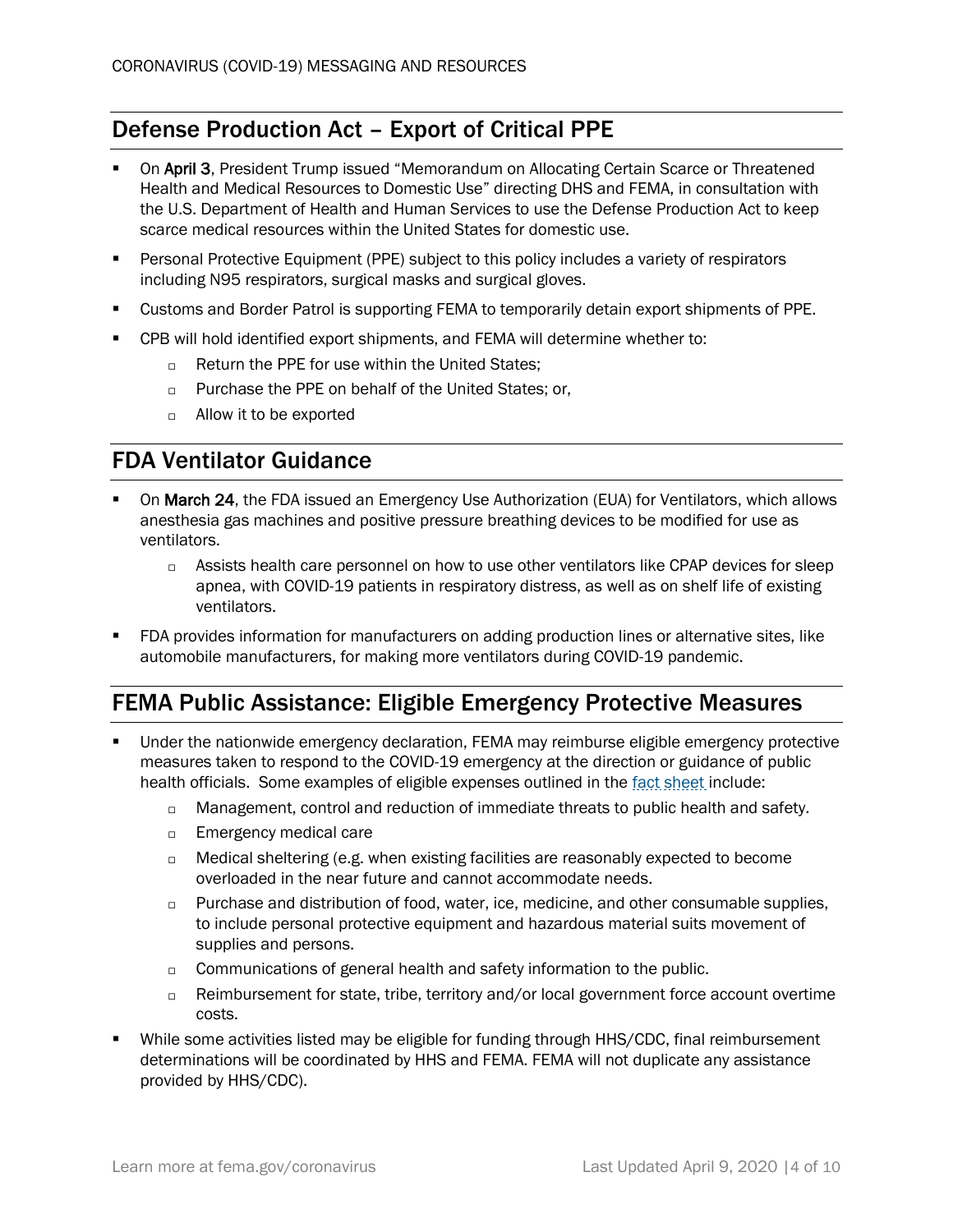## <span id="page-4-0"></span>FEMA Public Assistance: Non-Congregate Sheltering

- Under the national emergency declaration, FEMA's Regional Administrators have been delegated authority to approve requests for non-congregate sheltering for the duration of the Secretary of Health and Human Services' declaration of a Public Health Emergency for COVID-19.
- **ERMA recognizes that non-congregate sheltering may be necessary in this Public Health** Emergency to save lives, to protect property and public health, and to ensure public safety, as well as to lessen or avert the threat of a catastrophe.
- FEMA has outlined criteria must be considered before setting up non-congregate sheltering and support services in a[n online fact sheet](https://www.fema.gov/news-release/2020/03/19/public-assistance-non-congregate-sheltering-delegation-authority) and [Q&A document.](https://www.fema.gov/news-release/2020/03/31/coronavirus-covid-19-pandemic-non-congregate-sheltering)

#### <span id="page-4-1"></span>FEMA Public Assistance: Private Nonprofit Organizations

- Under the nationwide emergency declaration and subsequent major disaster declarations, [certain private non-profit \(PNP\) organizations](https://www.fema.gov/news-release/2020/04/02/coronavirus-covid19-pandemic-private-nonprofit-organizations) are eligible to apply for funding through FEMA's Public Assistance program.
	- $\Box$  If a government entity legally responsible to provide services to protect life, public health, and safety enters into an agreement with a PNP to provide those services (e.g., sheltering or food distribution). In these cases, Public Assistance funding is provided to the legally responsible government entity, which then pays the PNP.
	- $\Box$  In limited cases, PNPs that own or operate an eligible facility and perform eligible work to save lives or protect health and safety in response to the COVID-19 incident, such as providing emergency, medical or custodial care services for which they are legally responsible, may be eligible for reimbursement of costs as a Public Assistance applicant.
- For PNPs, operating costs (such as patient care and administrative activities) are generally not eligible even if the services are emergency services, unless the PNP performs an emergency service at the request of and certified by the legally responsible government entity.

### <span id="page-4-2"></span>FEMA Public Assistance: Simplified Application

- **FEMA** is [simplifying the Public Assistance application and funding process](https://www.fema.gov/news-release/2020/03/23/coronavirus-covid-19-pandemic-public-assistance-simplified-application) to address the magnitude of the COVID-19 event and allow local officials to receive eligible funding more quickly.
	- □ FEMA is developing a simplified online form that applicants can complete, and on which they may explain work activities, answer basic questions, provide limited supporting documentation, and provide a cost estimate.
	- $\Box$  FEMA and the recipient will review this information, follow up with limited requests for additional information if necessary, and award assistance. Recipients will have access to all projects in **PA Grants Portal**, consistent with the traditional PA process.
- Eligibility guidance on what FEMA can fund will be updated on the Public Assistance Policy, [Guidance, and Factsheets page on FEMA.gov](https://www.fema.gov/public-assistance-policy-and-guidance) and the [COVID-19 page on FEMA.gov.](https://www.fema.gov/coronavirus) Application support and tutorials are available on the resource tab in [PA Grants Portal.](https://grantee.fema.gov/)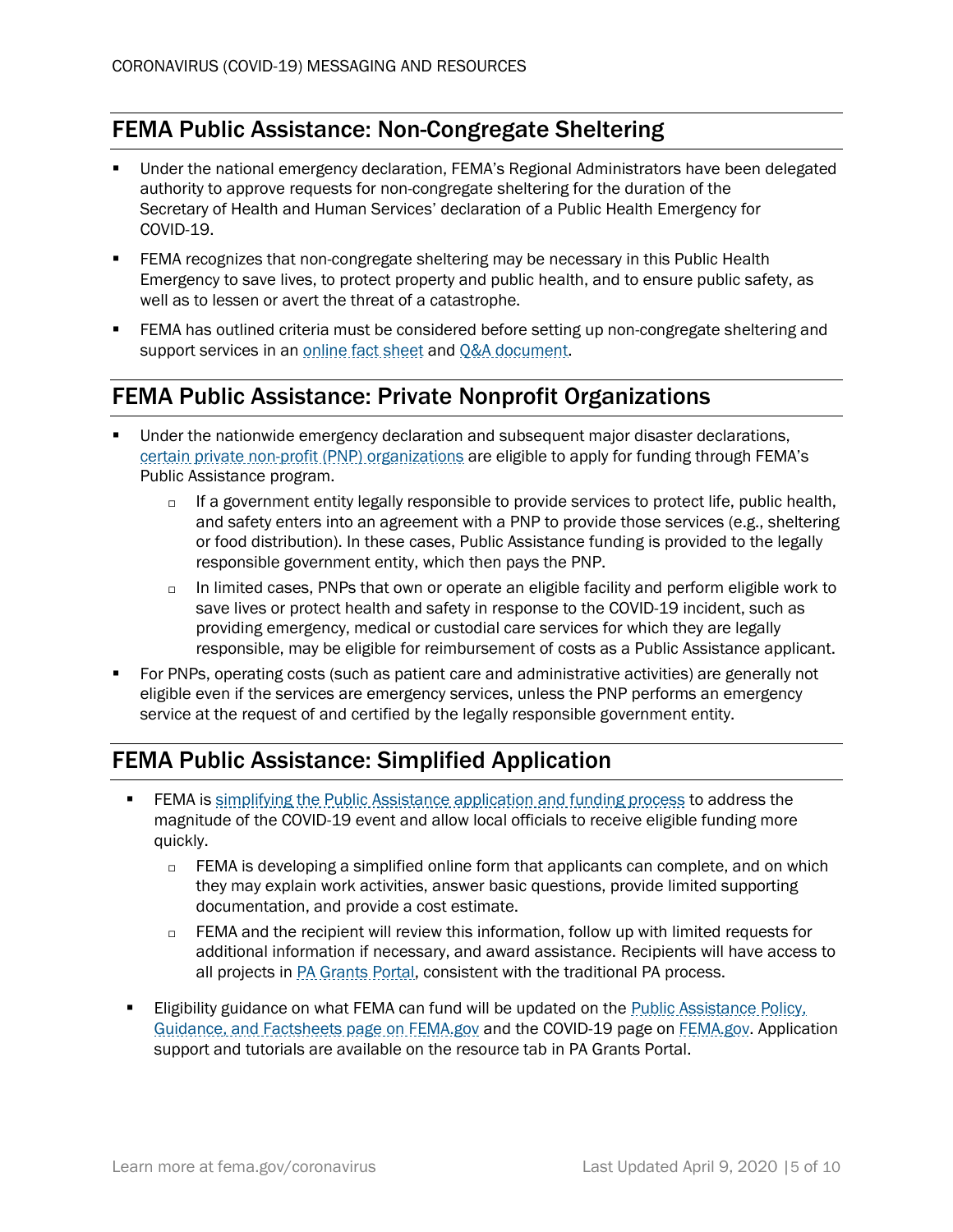# <span id="page-5-0"></span>FEMA Disaster Response Capacity

- Even as FEMA is focused on responding to COVID-19, we are also preparing and maintaining readiness for other disasters to include spring flooding, severe weather and the upcoming hurricane season.
- FEMA currently has 2,637 employees supporting the COVID-19 pandemic response out of a total 20,550 agency employees who are prepared to respond to other emergencies should they occur.
- **ERMA** considers every employee an emergency manager, and each employee has regular and recurring emergency management responsibilities.
	- $\Box$  The agency has developed a series of online trainings to expand the cross-training of its workforce and build additional capacity.
- Should additional support be needed, FEMA is able to activate the Department of Homeland Security's surge capacity force composed of federal employees from DHS and other agencies.

## <span id="page-5-1"></span>FEMA Suspends Rent Collection for Three Months

- On April 8, FEMA announced suspension of rent payment for disaster survivors living in FEMApurchased temporary housing units in California, Florida, North Carolina and Texas due to the coronavirus (COVID-19) pandemic.
	- $\Box$  The suspension applies to April, May and June rent only. Rent collection is expected to resume July 1.
	- □ FEMA will mail a letter to all affected survivors about their rent suspension.
- To prevent a duplication of benefits, survivors with insurance that covers additional living expenses must pay FEMA either the fair market rental value, or the amount of the insurance benefits, whichever is less. Fair market value is established by the U.S. Department of Housing and Urban Development.

### <span id="page-5-2"></span>Flood Insurance Grace Period for Policy Renewals

- To help serve National Flood Insurance Program (NFIP) customers who may be experiencing financial hardships due to impacts of the COVID-19 pandemic, FEMA [is extending the grace](https://www.fema.gov/news-release/2020/03/29/fema-extends-grace-period-flood-insurance-renewal-premiums)  [period to renew flood insurance policies](https://www.fema.gov/news-release/2020/03/29/fema-extends-grace-period-flood-insurance-renewal-premiums) from 30 to 120 days.
	- $\Box$  This extension applies to NFIP flood insurance policies with an expiration date between February 13 and June 15, 2020.
	- $\Box$  For more information about renewing flood insurance policies or resolving an underpayment, policyholders can contact their insurance carriers or call the National Flood Insurance Program Call Center at 1-877-336-2627.

#### <span id="page-5-3"></span>Help for Businesses

- On April 3, the Small Business Administration Paycheck Protection Program began offering nearly \$350 billion in loans to small businesses. More than 17,500 loans valued at over \$5.4 billion were approved on the first day of the Paycheck Protection Program.
	- $\Box$  If an employer maintains their workforce, the SBA will forgive the portion of the loan used to cover the first eight weeks of payroll and certain other expenses.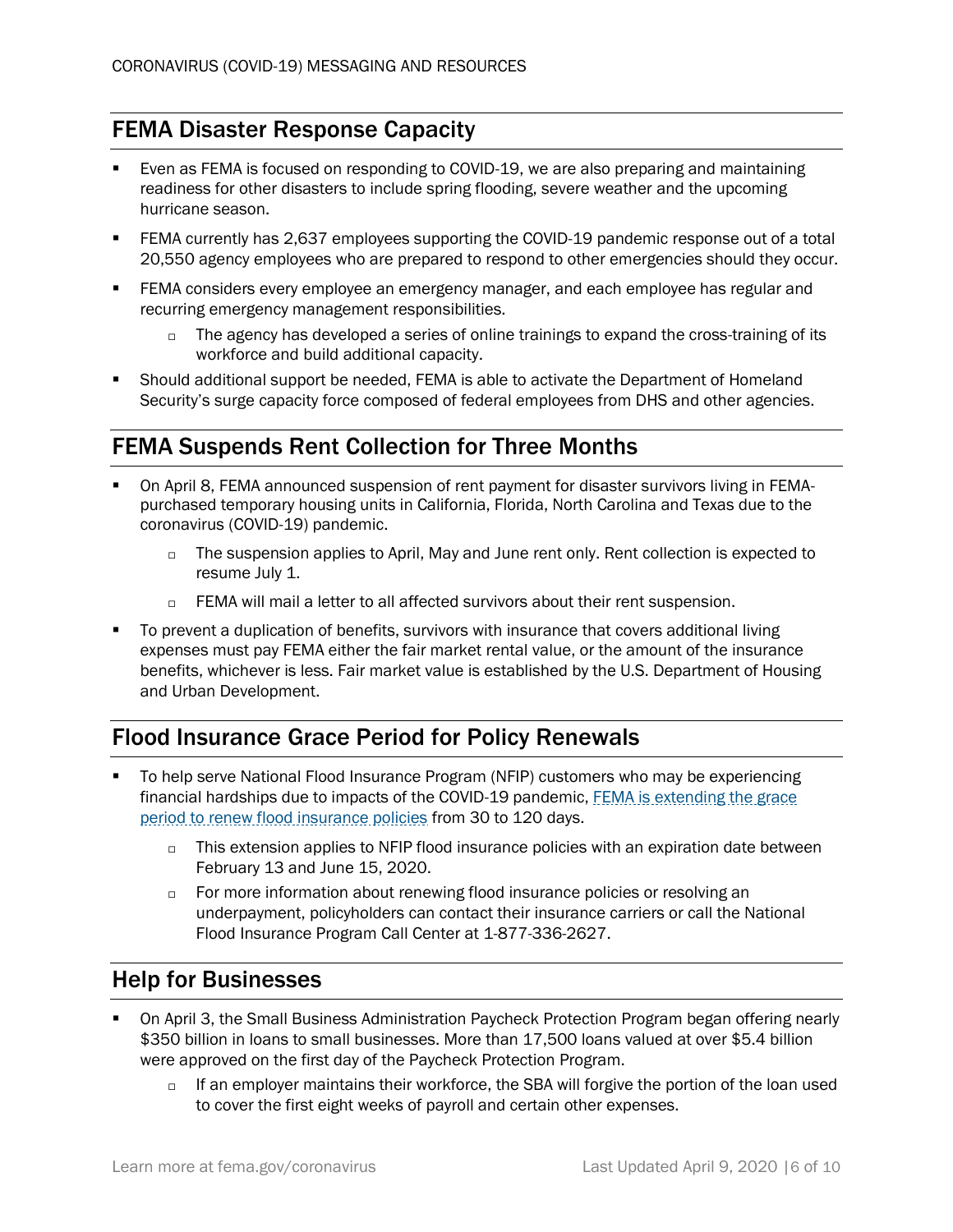- $\Box$  In addition to its traditional loan programs, the SBA is also providing Economic Injury Disaster Loans and forgiveness for up to six months of new and existing loans.
- The U.S. Department of Labor announced the availability of up to \$100 million for Dislocated [Worker Grants](https://www.dol.gov/newsroom/releases/eta/eta20200318) to help address the workforce-related impacts related to COVID-19.

# <span id="page-6-0"></span>Help for Individuals and Families

- Coping with stress: CDC has [recommendations](https://www.cdc.gov/coronavirus/2019-ncov/prepare/managing-stress-anxiety.html) for things you can do to support yourself by managing your anxiety and stress.
- The Substance Abuse and Mental Health Services Administration's National Disaster Distress Line is available to anyone experiencing emotional distress related to a disaster, including COVID-19. Those in need of emotional support can call 1-800-985-5990 or text TalkWithUs to 66746 to be connected to a trained, caring counselor. The deaf or hard of hearing can access the helpline by text or using their preferred relay service. Spanish Speakers can call 1-800-985- 5990 and press "2". From the 50 states, text Hablanos to 66746, those in Puerto Rico, text Hablanos to 1-787-339-2663.
- If you or a loved one need help, call the National Domestic Violence Hotline at 1-800-799-7233.
- **The U.S. Department of Housing and Urban Development issued a moratorium on foreclosures** [and evictions](https://www.hud.gov/press/press_releases_media_advisories/HUD_No_20_042) for single family homeowners with FHA-insured mortgages for the next 60 days.
- The U.S. Department of Agriculture is delivering one million meals per week to children in rural areas who are out of school.
- **The U.S. Department of Education** announced all borrowers with federally held student loans will [have zero interest rates for at least 60 days.](https://www.ed.gov/news/press-releases/delivering-president-trumps-promise-secretary-devos-suspends-federal-student-loan-payments-waives-interest-during-national-emergency) Additionally, these borrowers will have the option to suspend their payments for at least two months to allow them greater flexibility.
- Many telecommunication companies are working with the Federal Communications Commission to "[Keep Americans Connected.](https://www.fcc.gov/keep-americans-connected)" This pledge is designed to ensure that Americans do not lose their broadband or telephone connectivity during the COVID-19 response.

# <span id="page-6-1"></span>How to Help the Whole-of-America Response

- How to help: FEMA has information on how both the public and private sector can help. For more information, visit the page: [fema.gov/coronavirus/how-to-help](https://www.fema.gov/coronavirus/how-to-help)
- Cash donations to the nonprofit of your choice IS THE BEST donation. Do not collect or distribute donations of supplies without understanding community needs.
- **EXECT** Businesses that have medical supplies or equipment to donate are asked to go to [www.fema.gov](http://www.fema.gov/) and provide of the offer through our online medical supplies and equipment form.
- To sell medical supplies or equipment to the federal government, please submit a price quote under th[e COVID-19 PPE and Medical Supplies Request for Quotation.](https://beta.sam.gov/opp/9c09999b72bb4585bafb9b91b3876ffb/view) .
- **EXECT** Licensed medical volunteers can offer their services by registering with the [Emergency](https://www.phe.gov/esarvhp/pages/registration.aspx) System [for Advance Registration of Volunteer Health Professionals.](https://www.phe.gov/esarvhp/pages/registration.aspx) You can access a direct link to do so through fema.gov.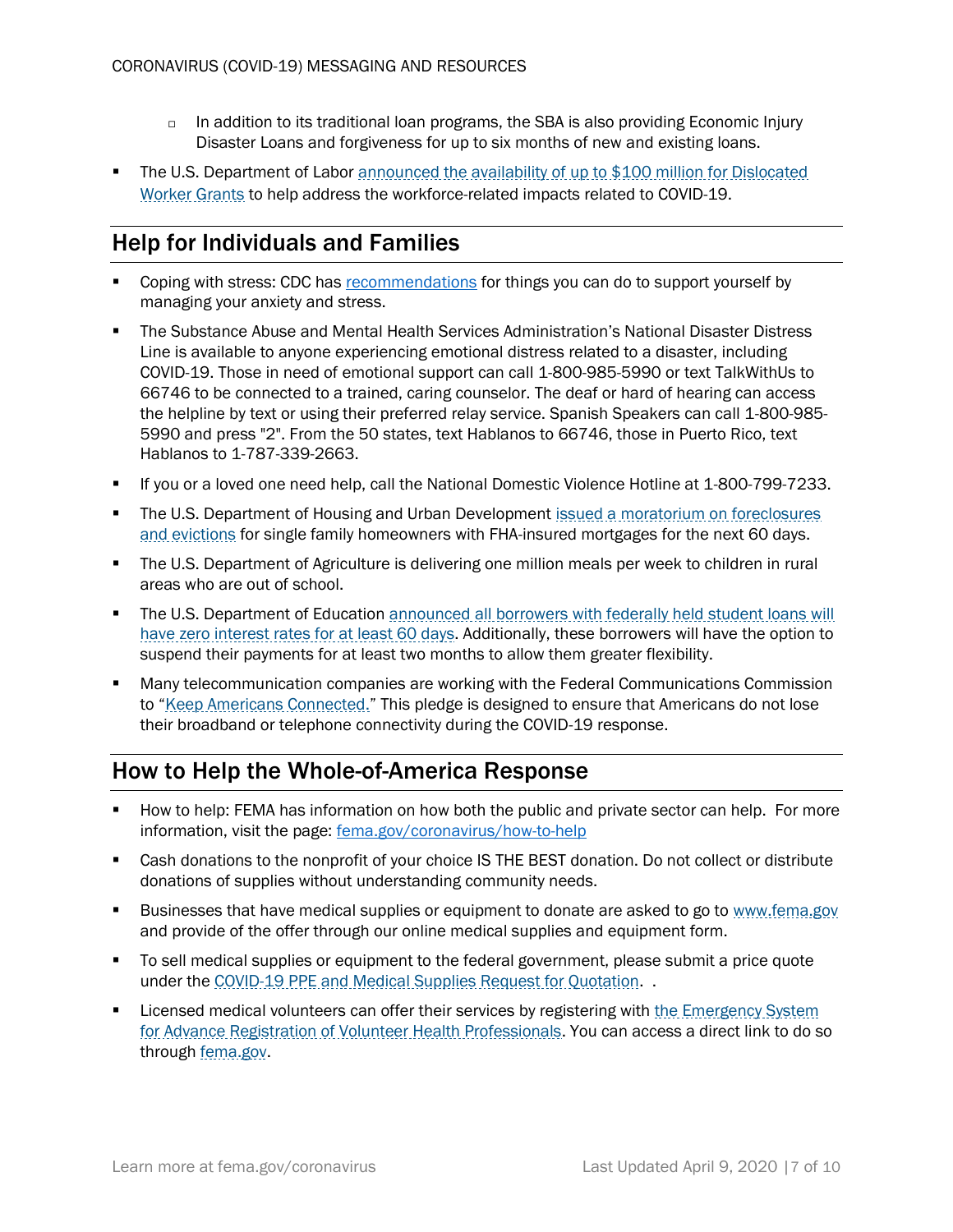■ One thing people can do to help is to donate blood. Blood donation centers have the highest standards of safety and infection control. To find where you can donate blood, visit [www.aabb.org/giveblood.](http://www.aabb.org/giveblood)

#### <span id="page-7-0"></span>Hydroxychloroquine/Chloroquine

- HHS continues to speed the development of therapies derived from human blood that have the potential to lessen the severity or shorten the length of the illness.
- **FDA issued fact sheets [Emergency Use Authorization of hydroxychloroquine sulfate](https://www.fda.gov/media/136537/download) and** [Emergency Use Authorization of chloroquine phosphate](https://www.fda.gov/media/136535/download) to treat certain hospitalized patients
	- $\Box$  Hydroxychloroquine sulfate and chloroquine phosphate are oral prescription drugs approved to treat malaria and other diseases but both drugs have shown activity in laboratory studies against coronaviruses, including SARS-CoV-2 (the virus that causes COVID-19) and anecdotal reports suggest that these drugs may offer some benefit in the treatment of hospitalized COVID-19 patients.
- [HHS accepted](https://www.hhs.gov/about/news/2020/03/29/hhs-accepts-donations-of-medicine-to-strategic-national-stockpile-as-possible-treatments-for-covid-19-patients.html) 30 million doses of hydroxychloroquine sulfate donated by Sandoz and one million doses of chloroquine phosphate donated by Bayer Pharmaceuticals for possible use in treating patients hospitalized with COVID-19 or for use in clinical trials.

### <span id="page-7-1"></span>National Guard Activation Under Title 32

- On March 22, President Trump directed the Secretary of Defense to permit full federal reimbursement, by FEMA, for some states' use of their National Guard forces.
	- $\Box$  Federally funded under Title 32, governors command their National Guard forces, enabling states to use the additional resources to meet missions necessary in the COVID-19 response.
	- $\Box$  Each state's National Guard is still under the authority of the governor, while working in concert with the Department of Defense.
- The President will consider Title 32 requests from states and territories based on the following:
	- $\Box$  A state or territory must have been approved for a Major Disaster or have submitted a Major Disaster Declaration request to FEMA for review.
	- $\Box$  The state or territory must have activated the lesser of 500 individuals or 2 percent of National Guard personnel in the state or territory in response to COVID-19.
	- $\Box$  Requests for reimbursement through Title 32 status must be submitted to the FEMA Administrator via the FEMA Regional Administrator, identifying specific emergency support functions the National Guard will carry out for COVID-19 support in accordance with the Stafford Act.
- For those states and territories that are approved under these criteria, FEMA will execute a fully reimbursable mission assignment to the Department of Defense, including reimbursement for pay and allowances of National Guard personnel serving in a Title 32 duty status in fulfillment of the FEMA mission assignment.
	- $\Box$  Pursuant to this approval, the federal government will fund 100 percent of the cost share for National Guard orders up to 31 days. These duty orders must be effective no later than two weeks from the date of the authorizing Presidential Memorandum on April 6.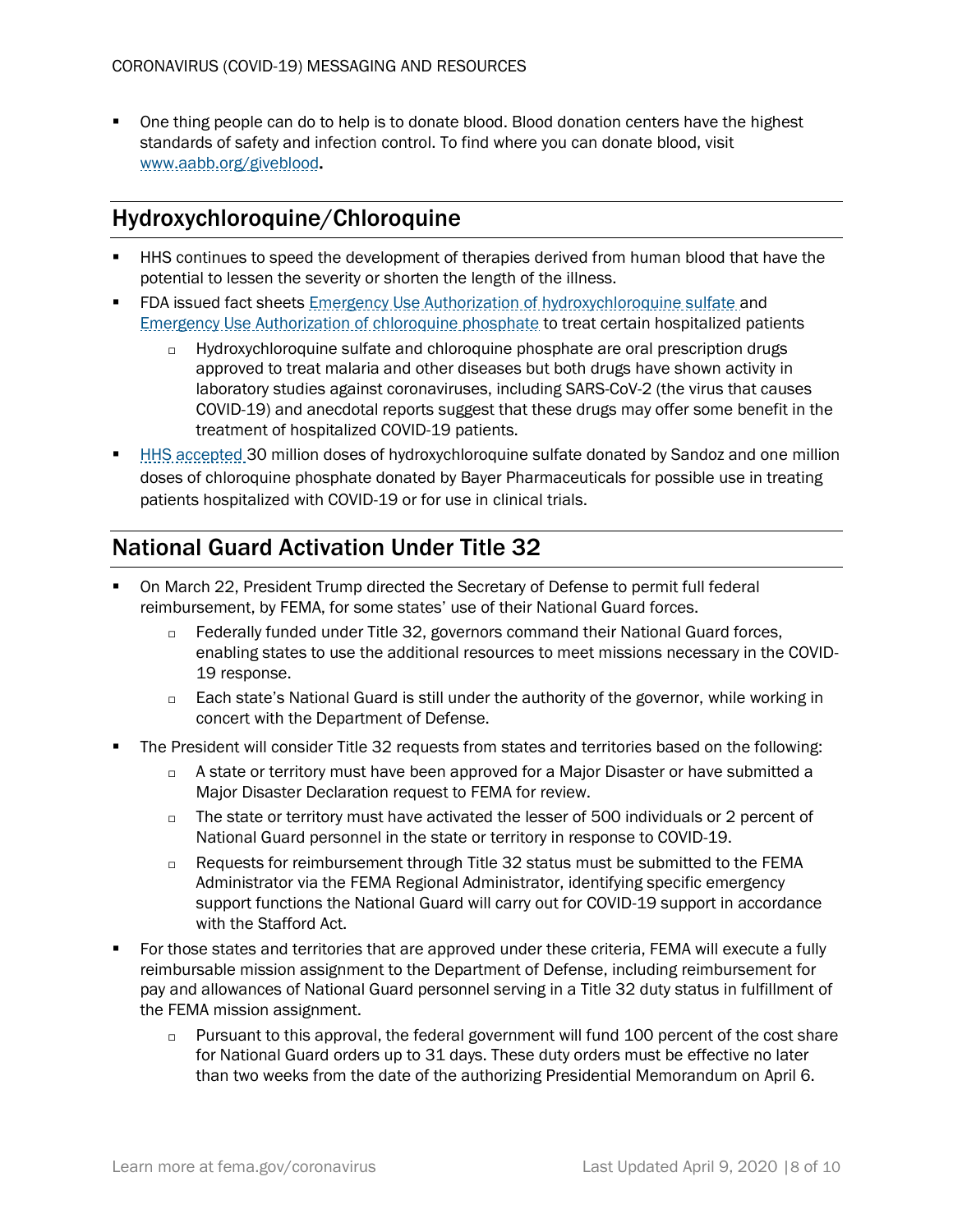- $\Box$  This approach allows National Guard members to receive the additional benefits associated with 31-day deployments as well as allow each state additional time to issue new orders.
- $\Box$  To implement this change, FEMA will work with the Department of Defense to modify all of the existing mission assignments to include this language, and to extend the end date appropriately.
- $\Box$  The Administration will continue to work with states approved for 100 percent cost share to assess whether an extension of this level of support is needed.

### <span id="page-8-0"></span>Procurement Under Grants: Exigent or Emergency Circumstances

- FEMA recognizes that Recipients and Subrecipients of financial assistance may face exigencies or emergencies when carrying out a FEMA award during the COVID-19 pandemic.
- Thi[s fact sheet](https://www.fema.gov/news-release/2020/03/20/procurement-under-grants-under-exigent-or-emergency-circumstances) provides key information for SLTTs to consider when utilizing contracted resources under exigent or emergency circumstances.

# <span id="page-8-1"></span>Project Airbridge

- To efficiently maintain the country's existing medical supply chain infrastructure, FEMA is supplementing – not supplanting – the supply chain through a variety of strategies, including Project Airbridge.
- Project Airbridge was created to shorten the amount of time it takes for U.S. medical supply distributors to get Personal Protective Equipment and other critical supplies into the country for their respective customers.
- **ERMA** is doing this by covering the cost to fly supplies into the U.S. from overseas factories, cutting the amount of time it takes to ship supplies from weeks to days.
- **•** FEMA is providing distributors with up-to-date information on the locations across the country hardest hit by COVID-19 or in most need of resources now and in the future.
- As part of the current agreement with distributors, 50 percent of the supplies on each plane are directed by the distributors to customers within hotspot areas with the most critical needs for those supplies.
	- $\Box$  These areas are determined by HHS and FEMA based on CDC data.
	- $\Box$  The remaining 50 percent is fed into that distributors' normal supply chain and onto their customers in other areas across the U.S.

# <span id="page-8-2"></span>Strategic National Stockpile

- FEMA planning assumptions acknowledged that the Strategic National Stockpile alone could not fulfill all requirements at state and tribal levels.
	- □ H.R. 748, "the Coronavirus Aid, Relief, and Economic Security Act" (CARES Act) allocates \$27 billion for vaccine development, to include \$16 billion designated to replenish the SNS.
- Under joint direction of FEMA and HHS, the SNS is in the process of deploying remaining personal protective equipment in its inventory.
	- □ Shipments are being sent nationwide with prioritization given to areas in greatest need.